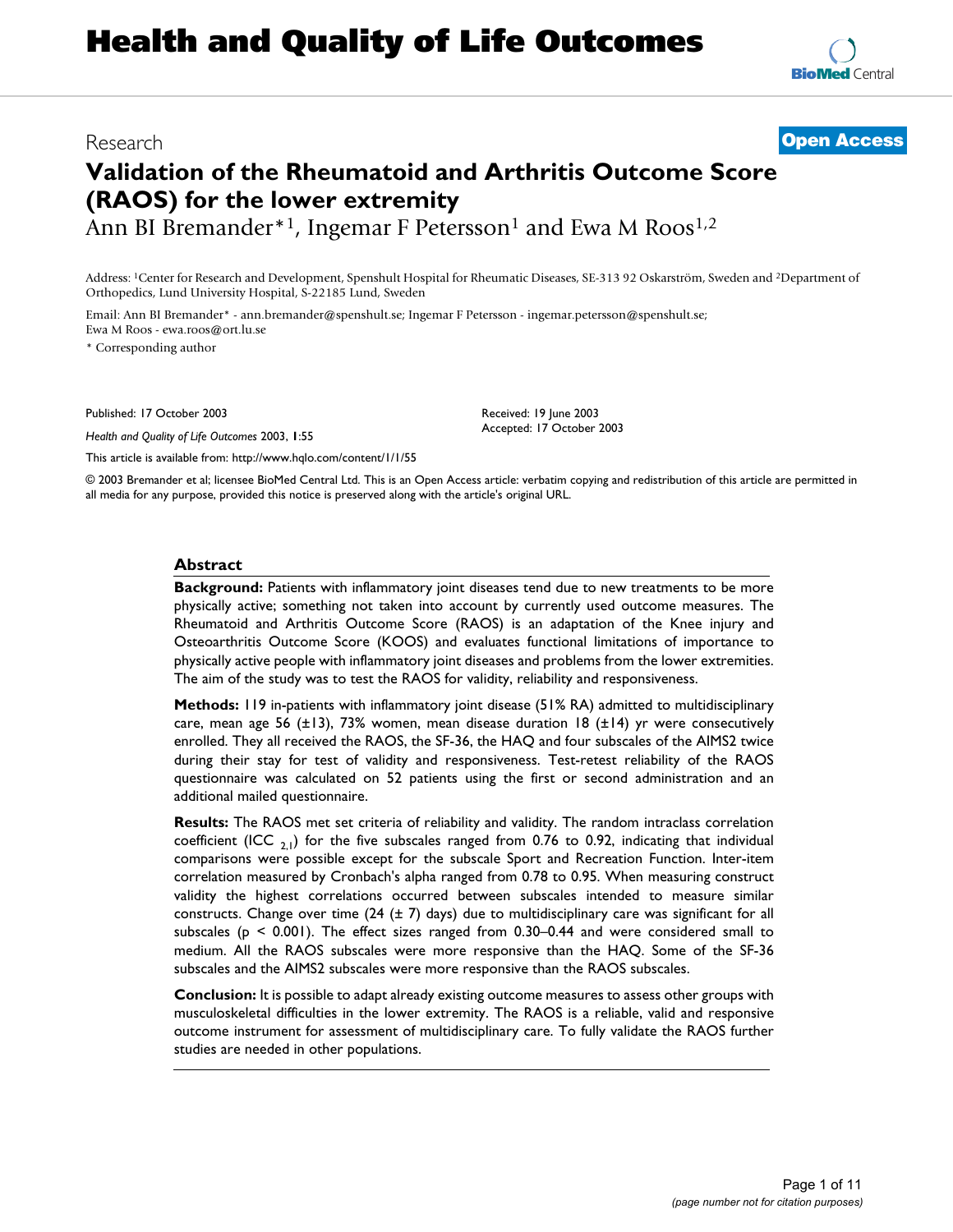## **Background**

The rheumatic diseases include both inflammatory and non-inflammatory conditions. The chronic inflammatory diseases are all characterized by joint pain, joint swelling, morning stiffness, limitation of range of joint motion and in many cases a progressing physical impairment. The chronic inflammatory rheumatic diseases include a number of different diagnoses such as rheumatoid arthritis (RA), juvenile chronic polyarthritis and spondyloarthropathies [1].

Thanks to new treatments of inflammatory joint diseases the patients stay more alert and live a more active life compared to 10–20 years ago [2–4]. This change in physical status calls for assessment of items related to more difficult functions, such as sport and recreational activities. There are no self-administered questionnaires for lower limb function and chronic inflammatory joint diseases that take hip, knee and foot into account and at the same time relate to sport and recreational activities or to legrelated quality of life.

Functional disability and quality of life are key outcomes that influence the patients' compliance and satisfaction with the treatment and such measures should be based on self-assessment [5,6]. The Knee Injury and Osteoarthritis Outcome Score (KOOS) [7] is a self-administered extension of the WOMAC [8], and the validity, reliability and responsiveness has been found good in different populations with knee injuries and knee osteoarthritis [7,9–11]. The Foot and Ankle Outcome Score (FAOS) is an adaptation of the KOOS intended to evaluate symptoms and functional limitations related to the foot and ankle. The FAOS meet set criteria of validity and reliability [12]. The Hip Disability and Osteoarthritis Outcome Score (HOOS), another adaptation of the KOOS for people with hip osteoarthritis has also been shown to meet set criteria of validity and responsiveness [13]. The question was raised if the KOOS could be adapted and used to evaluate the outcome of patients with chronic inflammatory joint diseases and problems from the lower extremities.

The aim of the study was to test the reliability, validity and responsiveness of the Rheumatoid and Arthritis Outcome Score (RAOS), an adapted version of the KOOS, applied to people with chronic inflammatory joint disease and problems from the lower extremity.

# **Methods**

An already existing questionnaire (Knee injury and Osteoarthritis Outcome Score, KOOS) was adapted for use in patients with inflammatory joint diseases by exchanging the word knee with leg in all the questions, no items were added or removed. The adapted questionnaire was called the Rheumatoid and Arthritis Outcome Score, RAOS.



#### Figure 1

The adaptation and validation process of the Rheumatoid Arthritis Outcome Score (RAOS).

Firstly, the RAOS was reviewed by an expert panel to ensure face and content validity. Secondly the questionnaire was tested in a clinical study for assessing construct validity, reliability and responsiveness.

### *Expert panel*

Thirteen patients with chronic inflammatory joint disease, 11 women and 2 men, mean age 56 (range 31 – 76), mean years of disease 14 (range 3.5 – 37), acted (after informed consent) as an expert panel to give the RAOS questionnaire face and content validity. Both in and outpatients were asked to participate, the emphasis put on a variety in age and years of disease. There was no set number of people who should be interviewed. The criterion 'sampling redundancy' was used; interviewing people until no new themes emerged [14] (Figure 1). In addition, two medical doctors and five physical therapists reviewed the questionnaire.

### *Development of the RAOS questionnaire*

To assess content validity of the items the patients were asked to rate the relevance or importance of each item on a scale from one to three where: 1 = irrelevant, unimportant;  $2 =$  somewhat relevant, somewhat important;  $3 =$ very relevant, very important. It was considered that the mean score should be at least 2.0 (possible range 1.0 to 3.0) to justify inclusion into the RAOS. The same procedure was used when the KOOS was adapted for use in patients with problems related to the foot and ankle (the FAOS) [12]. The patients were asked to add items thought to be missing.

The expert panel added no items. However, due to difficulty acknowledging problems specifically related to the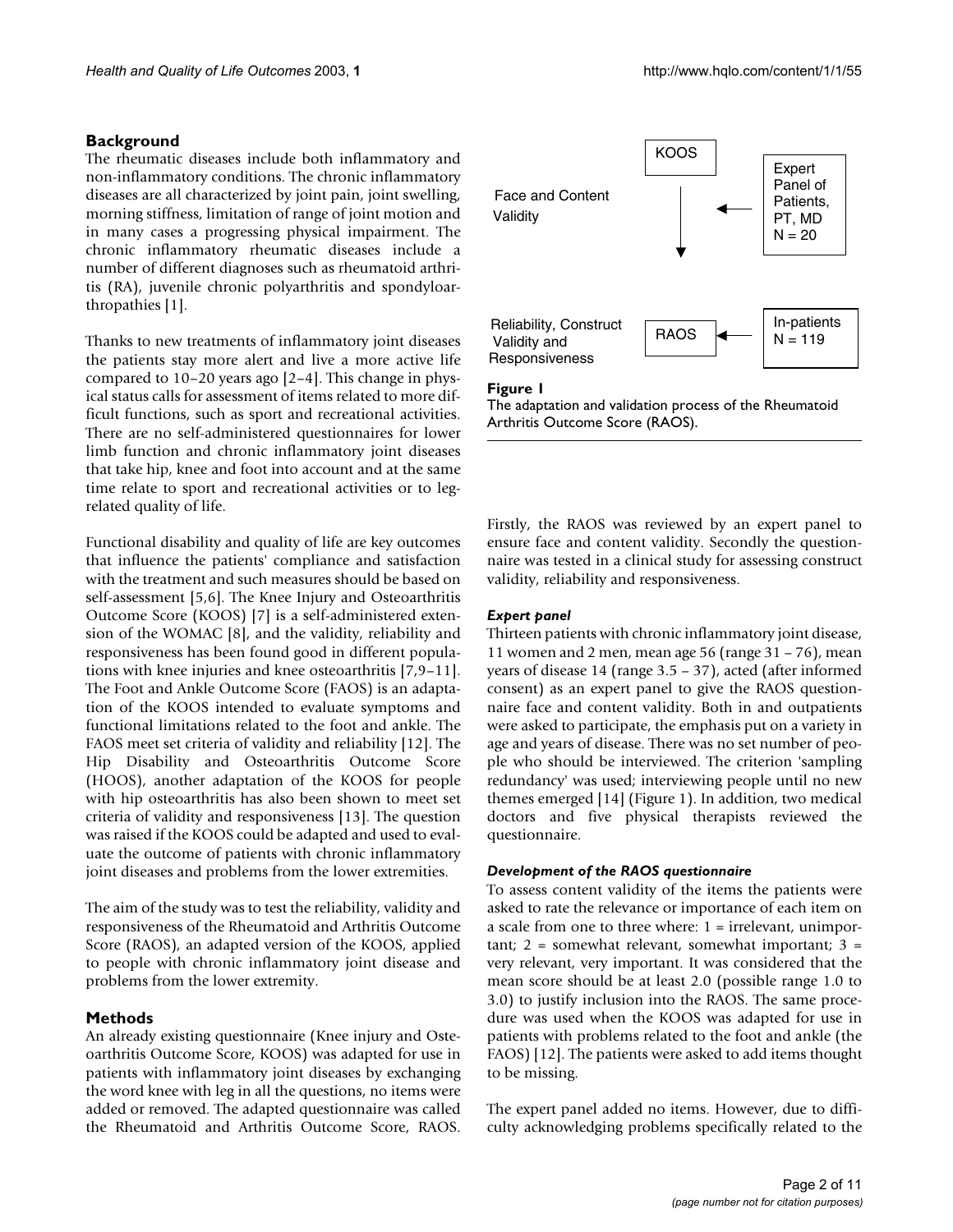#### <span id="page-2-0"></span>**Table 1: Patient characteristics**

|                                                    | Arthritis Total $n = 119$ | Reumatoid Arthritis $n =$<br>6 I | Inflammatory joint<br>disease other than RA n<br>$= 58$ |
|----------------------------------------------------|---------------------------|----------------------------------|---------------------------------------------------------|
| Age in years; mean (SD)                            | 56 (13)                   | 61(12)                           | 50(13)                                                  |
| Women; n, (%)                                      | 87 (73%)                  | 47 (77%)                         | 40 (69%)                                                |
| Mean HAQ disability score; mean (SD)               | 1.3(0.7)                  | 1.4(0.7)                         | 1.1(0.6)                                                |
| Self-report of problem from the upper extremity %  | 100%                      | 100%                             | 100%                                                    |
| Self-report of problems from the lower extremity % | 99%                       | $100\%$                          | 98%                                                     |
| Disease duration in years; mean (SD)               | 18(14)                    | 19(14)                           | 17(14)                                                  |
| Days between questionnaires; mean (SD)             | 24(7)                     | 23(5)                            | 25(8)                                                   |

leg, the word was explained with hip, knee and foot where possible in the final RAOS questionnaire. All items had a relevance score over 2.0, the set criteria for inclusion in the RAOS, and no items were excluded because of poor content validity The mean relevance score of all included items was 2.7 (range 2.4 – 3.0).

#### *The RAOS questionnaire*

The Rheumatoid and Arthritis Outcome Score (RAOS) is an adaptation of the Knee injury and Osteoarthritis Outcome Score (KOOS), intended to evaluate symptoms and functional limitations of importance to people with chronic inflammatory joint diseases and problems from lower extremities. The RAOS is a self-administered instrument and consists of 42 items assessing five separate patient-relevant dimensions: Pain (nine items); Other Symptoms like stiffness, swelling, and range of motion (seven items); Activities of Daily Living (ADL) (17 items); Sport and Recreational activities (Sport/Rec) (five items); and lower limb-related Quality of Life (QOL) (four items). The questions from the Western Ontario and Mac Master Universities (WOMAC) Osteoarthritis Index LK 3.0 [8] are included in their full and original form and WOMAC scores can thus be calculated from the RAOS questionnaire.

Five Likert-boxes were used (no, mild, moderate, severe, extreme) to answer each question. All items have a possible score from zero to four, and each of the five subscale scores is calculated as the sum of the items included. Raw scores are then transformed to a zero to 100, worst to best, scale. If a mark was placed outside a Likert-box the closest box was used. If two boxes were marked, the one indicating more severe problems was chosen. Missing data were treated as such; one or two missing values were substituted with the average value for the dimension. If more than two items were omitted, the response was considered invalid. The scores of the different subscales can be presented graphically as a RAOS profile. The RAOS questionnaire, user's guide and scoring manual can be downloaded from <http://www.koos.nu>.

### *Clinical study*

A clinical study was designed to assess construct validity, reliability and responsiveness of the RAOS questionnaire. The study took place at Spenshult Hospital for Rheumatic Diseases, outside Halmstad in the southwest of Sweden.

#### *Subjects*

119 consecutively enrolled in-patients at Spenshult Hospital, mean age 56 (range 20 – 85), 73% women, mean disease duration 18 years (range 0.3 – 61), mean HAQ disability score 1.3 (range 0 – 2.88) were included in the study. Sixty-one of the patients were diagnosed with rheumatoid arthritis (RA) according to the ACR 1987 criteria [15]. The other 58 patients had an inflammatory joint disease other than RA; spondyloarthropathies  $(n = 24)$ , polyarthritis ( $n = 4$ ), psoriatic arthritis ( $n = 15$ ), polymyalgia reumatica (n = 2), Sjögren's syndrome (n = 5), Reiter's disease  $(n = 1)$ , juvenile chronic arthritis  $(n = 6)$  and mixed connective tissue disease  $(n = 1)$  $(n = 1)$  $(n = 1)$  (Table 1). Patients undergoing post-operative rehabilitation were not asked to participate in the study.

All patients underwent exercise therapy and multidisciplinary team care during their stay at Spenshult. The physical training consisted of individual and group exercise led by a physical therapist.

#### *Questionnaires*

The SF-36 is a widely used generic instrument for assessment of health status. It is patient-administered and comprises eight subscales assessing physical and mental health to various degrees (Physical Function, Role-Physical, Bodily Pain, General Health, Vitality, Social Functioning, Role-Emotional and Mental Health) [16]. The Swedish acute version 1.0 was used [17].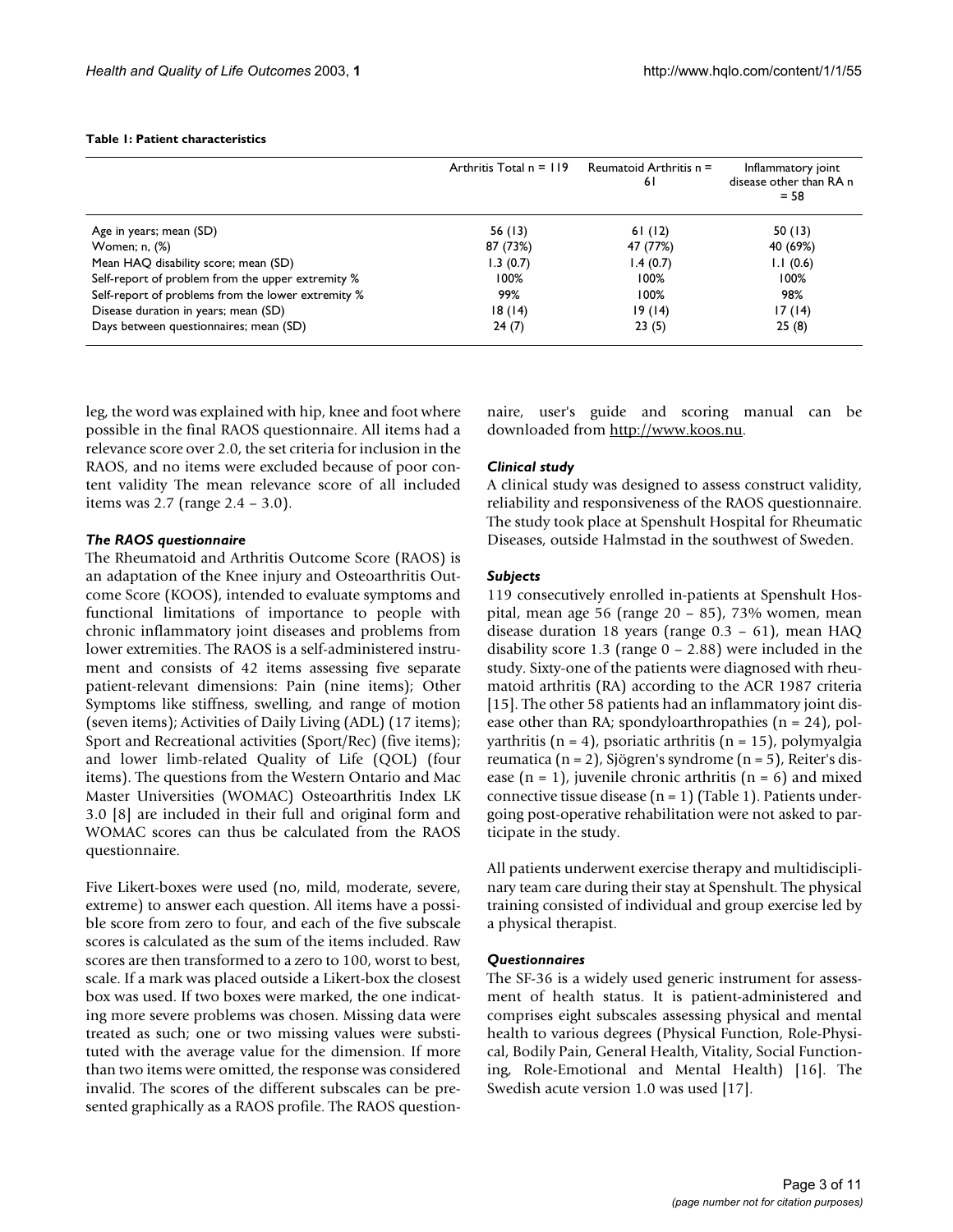The HAQ is a self-administered, disease-specific questionnaire. HAQ contains 20 items and assesses the degree of difficulty in performing activities of daily living during the last week. The activities are grouped into eight dimensions; Dressing and Grooming, Arising, Eating, Walking, Hygiene, Reach, Grip and Other Activities [18]. The HAQ is translated and validated for Swedish conditions [19].

The AIMS2 consists of 57 items. It can be divided into 12 scales: Mobility Level, Walking and Bending, Hand and Finger function, Arm Function, Self-Care Tasks, Household Tasks, Social Activities, Support from Family and Friends, Arthritis Pain, Work, Level of Tension and Mood. Together with questions about perceived current and future health and demographic data, it consists of a total of 78 items. The different subscales can be used solemnly [20,21].

### *Validity*

The Short Form 36-item of the Medical Outcome Study (SF-36 acute version) [16], the Stanford Health Assessment Questionnaire (HAQ) [18], and four subscales of the Arthritis Impact Measurement Scale (AIMS2) [20] (Walking and Bending, Arm Function, Arthritis Pain, Level of Tension) were administered at baseline for determination of construct validity. High, medium or low correlations with the SF-36, the HAQ and the AIMS2 were hypothesized *a priori*. The highest correlations were expected when comparing scales intended to measure the same or similar constructs. We expected to observe higher correlations between the SF-36 Physical Function and the RAOS subscales ADL and Sport/Recreation than between SF-36 Role-Emotional and Mental Health compared to all the five RAOS subscales. The HAQ is a measure of ADL disability and were expected to have higher correlations to the RAOS subscale ADL than to the other RAOS subscales. For the AIMS2 the highest correlations where expected between Walking and Bending and RAOS subscale ADL and Sport/Recreation and also between AIMS2 Arthritis Pain and RAOS Pain. Lower correlations were expected between AIMS2 Arm Function and RAOS subscales Symptoms and Sport/Recreation since they do not measure similar constructs. Spearman's correlation coefficient  $(r_s)$ was used to assess construct validity [14,22]. When validating patient-relevant questionnaires, correlation coefficients between similar constructs often fall between 0.2 and 0.6 and rarely above 0.7 [23].

Floor and ceiling effects were assessed on the first administration of the RAOS for determination of content validity.

#### *Reliability*

To assess test-retest reliability, 67 of the enrolled patients had the RAOS questionnaire sent home, either prior to

admittance ( $n = 17$ ) or after discharge ( $n = 50$ ). Since no differences were seen in the results between these two groups, the results are reported for both groups together. A maximum of 15 days were allowed between the two assessments to minimize the influence of change in clinical status [14]. The test-retest reliability was calculated using the random-effects intraclass correlation coefficient (ICC<sub>2.1</sub>) [14]. One suggestion for acceptable testretest reliability for assessment of an individual is an intra class correlation coefficient of 0.85 [24]. When comparing groups, a lower intra class correlation coefficient is likely acceptable and a limit of 0.75 has been suggested [25].

According to Bland and Altman repeatability can be shown when plotting the difference against the mean of the two assessments for each subject. 95% of the differences are expected to be less than two standard deviations [26].

Internal consistency is an alternative approach to determine reliability, which is obtained from a single application of the technique and suggested because of the dynamic nature of many chronic diseases. A test with high inter-item correlation is homogenous and is likely to produce consistent responses [22]. Inter-item correlation was assessed on the baseline administration of the RAOS by calculation of Cronbach's alpha [14,22]. A Cronbach's alpha of  $\geq$  0.80 is generally regarded as acceptable [22].

#### *Responsiveness*

The patients completed the RAOS, the SF-36, the HAQ and four subscales of the AIMS2 at baseline and at the end of the multidiscipline care intervention, shortly before leaving Spenshult. Change due to intervention, was assessed by Wilcoxon's signed rank test. Responsiveness was calculated by effect size. Effect size was defined as mean score change divided by the standard deviation of the baseline score [22]. Although there are no absolute standards for effect size it has been suggested that in comparative studies examples of small, medium, and large effect sizes might have values of 0.2, 0.5, 0.8, respectively [22].

#### *Statistics*

In the literature there is a lack of consensus on how to calculate reliability, validity and responsiveness of a questionnaire. The data obtained from questionnaires such as RAOS are ordinal and implies the use of non-parametric statistics. Statistical analyses of internal consistency have been made using parametric statistics as suggested by both Bellamy and Streiner [14,22]. The use of non-parametric statistics while checking for test retest reliability implies the use of the Kappa coefficient. If a quadratic weighting scheme is used, then the weighted kappa is exactly identical to the intraclass correlation coefficient (ICC) [14].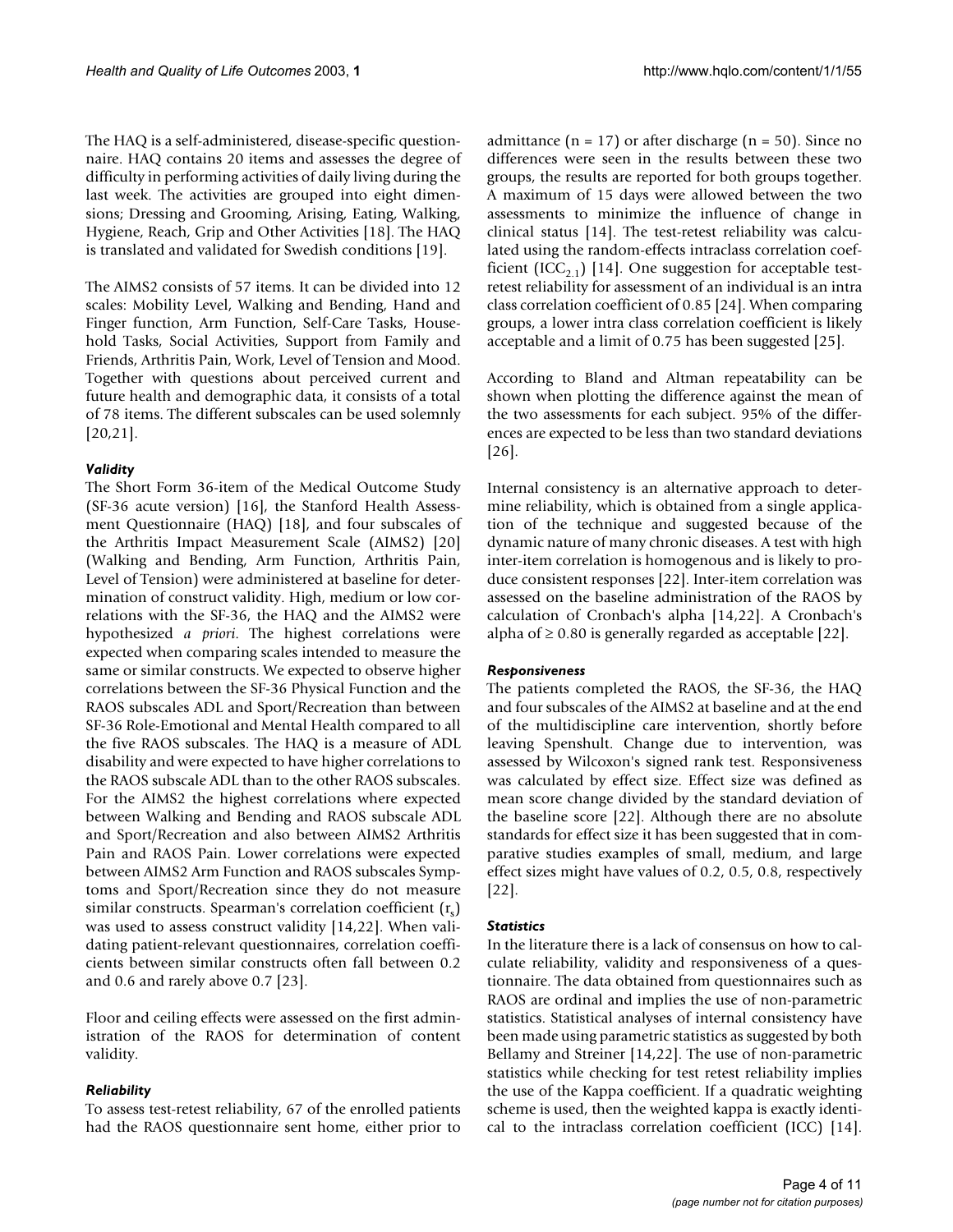| Questionnaire           | Floor/Ceiling | Questionnaire            | Floor/Ceiling |  |
|-------------------------|---------------|--------------------------|---------------|--|
| <b>RAOS</b>             |               | SF-36                    |               |  |
| Pain                    | 0/3           | <b>Physical Function</b> | 4/1           |  |
| Symptoms                | 0/2           | Role Physical            | 64/10         |  |
| <b>ADL</b>              | 0/2           | <b>Bodily Pain</b>       | 7/1           |  |
| Sport/Rec               | 37/1          | General Health           | 2/1           |  |
| <b>OOL</b>              | 3/1           | Vitality                 | 5/1           |  |
| AIMS2 Walking / Bending | 10/0          | Social Functioning       | 1/2           |  |
| Arm Function            | 1/18          | Role Emotional           | 36/42         |  |
| Arthritis Pain          | 5/1           | Mental Health            | 1/4           |  |
| Level of Tension        | 0/4           | <b>HAO</b>               | 0/3           |  |

<span id="page-4-0"></span>**Table 2: Floor and ceiling effects of the questionnaires The percentage of patients reporting worst possible score (floor effect) / best possible score (ceiling effect) for the RAOS, the SF-36, the AIMS2 and the HAQ at baseline.**

<span id="page-4-1"></span>**Table 3: Construct validity Spearman's correlation coefficient (rs) determined when comparing RAOS five dimensions to the SF-36 eight different subscales, HAQ and four subscales of AIMS2. Significant correlations, p < 0.05 in bold figures, all correlations over 0.32 were significant at p < 0.01, n = 115–119.**

|                            | <b>Reumatoid and Arthritis Outcome Score (RAOS)</b> |          |         |           |         |
|----------------------------|-----------------------------------------------------|----------|---------|-----------|---------|
|                            | Pain                                                | Symptoms | ADL     | Sport/Rec | OOL     |
| SF-36                      |                                                     |          |         |           |         |
| Physical Function          | 0.56                                                | 0.47     | 0.65    | 0.63      | 0.53    |
| Role Physical              | 0.31                                                | 0.18     | 0.38    | 0.18      | 0.26    |
| <b>Bodily Pain</b>         | 0.57                                                | 0.34     | 0.56    | 0.21      | 0.46    |
| General Health             | 0.35                                                | 0.27     | 0.35    | 0.20      | 0.33    |
| Vitality                   | 0.36                                                | 0.32     | 0.37    | 0.20      | 0.26    |
| Social Functioning         | 0.34                                                | 0.21     | 0.37    | 0.12      | 0.27    |
| Role Emotional             | 0.23                                                | 0.18     | 0.23    | 0.15      | 0.18    |
| Mental Health              | 0.26                                                | 0.16     | 0.24    | 0.00      | 0.12    |
| <b>HAO</b>                 | $-0.51$                                             | $-0.38$  | $-0.72$ | $-0.64$   | $-0.51$ |
| AIMS <sub>2</sub>          |                                                     |          |         |           |         |
| <b>Walking and Bending</b> | $-0.54$                                             | $-0.47$  | $-0.63$ | $-0.48$   | $-0.50$ |
| Arm Function               | $-0.38$                                             | $-0.37$  | $-0.46$ | $-0.36$   | $-0.36$ |
| Arthritis Pain             | $-0.50$                                             | $-0.35$  | $-0.45$ | $-0.11$   | $-0.42$ |
| Level of Tension           | $-0.23$                                             | $-0.19$  | $-0.17$ | $-0.02$   | $-0.15$ |
|                            |                                                     |          |         |           |         |

Footnote: Negative correlations due to reversed scales for the HAQ and the AIMS2 (0 best) vs. RAOS and SF-36 (100 best).

Where parametric statistics have been used there were no differences between the results of parametric and non-parametric analyzes.

Analyses were carried out in both groups of patients (RA and other inflammatory joint diseases). Since the interpretation of the data was similar in both groups the results from all 119 patients will be reported together. Statistical significance was set to  $p < 0.05$ . The data was analyzed using SPSS 11.5.

The Ethics committee at the Medical Faculty at Lund University approved the study.

### **Results**

# *Missing baseline data*

For all study subjects, responses to sixty-four items were missing in the RAOS questionnaire (64 items of 42 items  $\times$  119 patients = 1%). A total score could be calculated for all 119 subjects for the subscale Pain, for 118/119 subjects for the subscales Symptoms and Quality of Life, 117/119 subjects for Sport and Recreation and for the subscale ADL a total score could be calculated for 116/119 subjects.

### *Validity*

Score distribution. The number of patients receiving floor or ceiling effects at baseline was low for the RAOS subscales, with one exception. For the subscale Sport/Recrea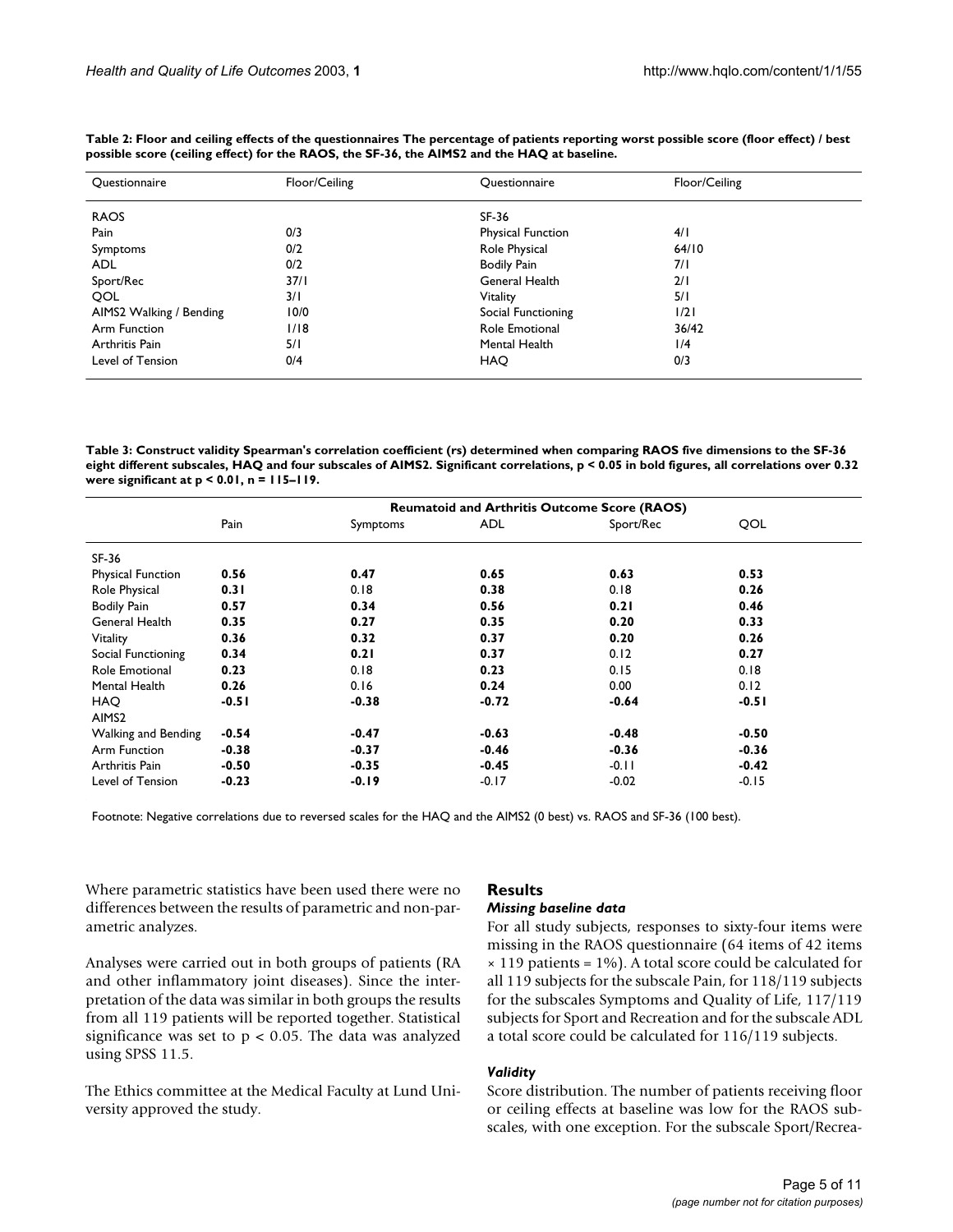tion 43 subjects (37%) reported worst possible score (floor effect), indicating extreme problems with squatting, running, jumping, twisting/pivoting and kneeling at baseline. At follow-up the proportion reporting a floor effect decreased to 25%, indicating improvement occurring over time as measured by this subscale. All other RAOS subscales had little or no problem with floor or ceiling effects (Table [2\)](#page-4-0).

When analyzed for construct validity the highest correlation occurred between subscales intended to measure similar construct, RAOS Activities of Daily Living vs. SF-36 Physical Function ( $r_s$  = 0.65) and RAOS Sport and Recreation vs. SF-36 Physical Function ( $r_s$  = 0.63). For the HAQ, the two highest correlations were HAQ vs. Activity of Daily Living  $(r_s = -0.72)$  and HAQ vs. Sport and Recreation  $(r<sub>s</sub> = -0.64)$ . Also for the AIMS2 the strongest correlation was Walking and Bending vs. Activity of Daily Living  $(r_s =$  $-0.63$ ), all correlations were significant at  $p < 0.05$  (Table [3\)](#page-4-1).

# *Reliability*

67 questionnaires were sent home for test-retest reliability, 64 questionnaires were returned. Twelve subjects had to be excluded due to too long time elapsed (more than 15 days) between test and retest. For the remaining 52 subjects there was a mean of 9 days between test and retest  $(± 4 days)$ . The random intraclass correlation coefficient  $(ICC<sub>2.1</sub>)$  for the five subscales were Pain 0.87, Symptoms 0.85, ADL 0.92, Sport and Recreation 0.76 and for QOL 0.85. Bland and Altman plots of repeatability are given in Figure [2](#page-6-0). For all subscales, 95% of the differences against the means were less than two standard deviations. Interitem correlation, as measured by Cronbach's alpha was for the subscale Pain 0.92, Symptoms 0.78, ADL 0.95, Sport and Recreation 0.92 and for QOL 0.85.

### *Responsiveness*

The mean number of days from baseline to follow-up was 24 days (range 12–58 days). A significant improvement was seen for all the RAOS subscales (p < 0.001) after the intervention multidisciplinary team care (Table [4\)](#page-7-0).

The effect sizes for the five RAOS subscales were: Pain 0.40, Symptoms 0.41, ADL 0.44, Sport/Recreation 0.42 and QOL 0.30. Effect sizes for comparable subscales of the four different questionnaires are given in Figure [3](#page-7-1).

# *Comparison of the RAOS to the SF-36, the HAQ and the AIMS2*

### *Validity*

When comparing the frequency of missing baseline data between the RAOS and the other three questionnaires used, the RAOS had the lowest percentage (1%) of missing values. For the SF-36, 134 items were missing (134 of  $36 \times 119 = 3\%$ ). Fifty-eight items were left out in the HAQ questionnaire (58 of  $20 \times 119 = 2\%$ ) and in the AIMS2 70 items were lacking (70 items of  $20 \times 119 = 3\%$ ).

37% of the patients reported worst possible score for the RAOS Sport and Recreation Function subscale. Other subscales with substantial floor and ceiling effects were SF-36 Role Physical (64%) and Role Emotional (36%) and AIMS2 Walking and Bending (10%). Substantial ceiling effects, indicating no possibility to measure improvement, were seen for AIMS arm function (18%), SF-36 Role Physical (10%), Social Functioning (21%) and Role Emotional (42%), Table [2.](#page-4-0)

### *Responsiveness*

The effect sizes of the SF-36 ranged from 0.25 – 0.84, where the subscale Bodily Pain had a larger effect size than the corresponding subscale RAOS Pain. The SF-36 subscale vitality had the highest effect size (0.84) of all subscales in the study. The HAQ had a much smaller effect size than the RAOS subscale ADL supposed to measure similar constructs (0.14 vs. 0.44). The effect sizes of the AIMS2 ranged from 0.11 – 0.67, with Walking and Bending at the high end and Arthritis Pain at a medium effect size (0.43) comparable to the RAOS subscale Pain (Figure [3](#page-7-1)).

# **Discussion**

The present and previous studies indicate that it is possible to adapt already existing outcome measures to assess similar groups of patients [8,12,13,27]. Developing an instrument is a time consuming process, effort and costs can be spared if already existing questionnaires can be adapted for use in similar groups of patients, assuming they meet set criteria. If a questionnaire is adapted to different areas and found to fulfill standard requirements it may be possible to make comparisons across diagnoses.

The RAOS has proven to be a reliable, valid and responsive outcome instrument for people with chronic inflammatory joint diseases and lower extremity dysfunction. The validation of an instrument is an ongoing process and testing validity arises not from a single powerful experiment, but from a series of converging experiments [14].

### *A questionnaire for the lower extremity*

RA, and other inflammatory joint diseases, affects both the upper and lower extremity and to measure only lower extremity dysfunction could be questioned. There are however cases when the lower extremity is the key outcome area even if there are many areas of concern. For example interventions such as arthroplasty of the lower extremity or physical therapy treatment mainly directed towards the legs. Muscle dysfunction in the lower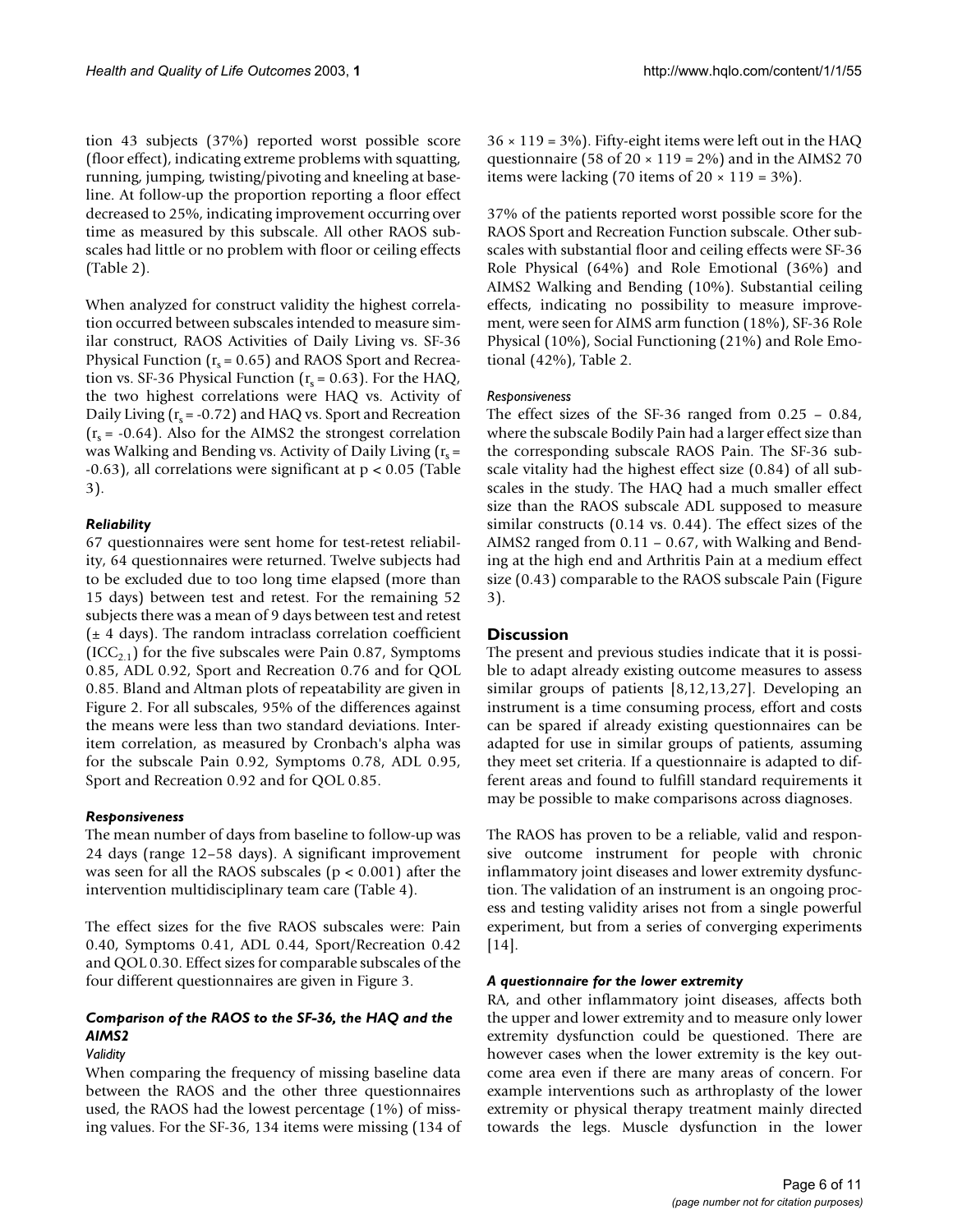<span id="page-6-0"></span>

**Figure 2** Bland and Altman plots for the five subscales.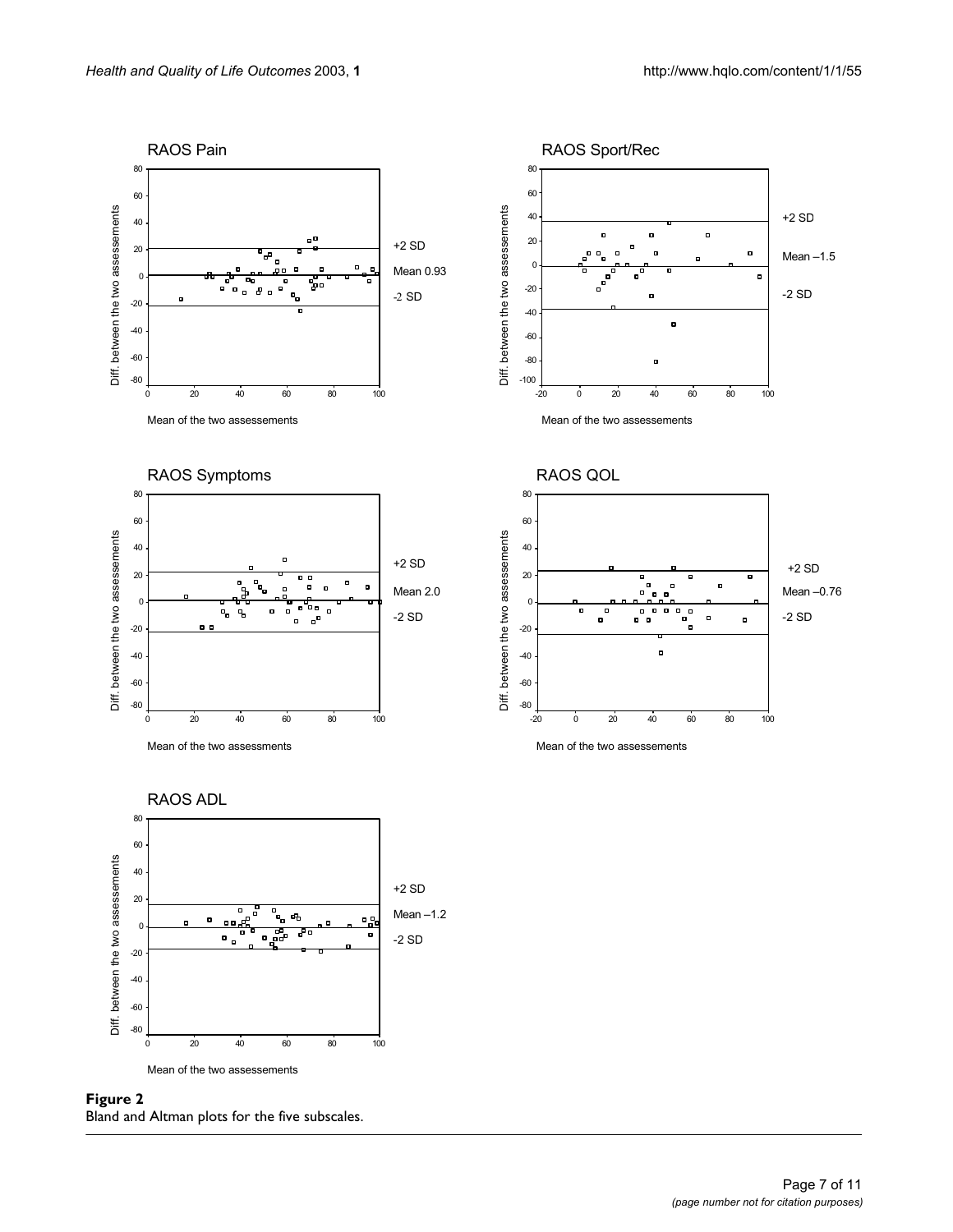<span id="page-7-0"></span>**Table 4: Mean (SD) of the RAOS at baseline and after the intervention multidiscipline care at Spenshult. 0–100 worst to best scale.**

| <b>RAOS</b> | <b>Baseline</b> | Follow up | P-value |  |
|-------------|-----------------|-----------|---------|--|
| Pain        | 51(21)          | 60(21)    | < 0.001 |  |
| Symptoms    | 52(19)          | 60(20)    | < 0.001 |  |
| ADL         | 50(21)          | 59(23)    | < 0.001 |  |
| Sport/Rec   | 18(22)          | 27(29)    | < 0.001 |  |
| OOL         | 35(21)          | 41(23)    | < 0.001 |  |

<span id="page-7-1"></span>

#### Figure 3

Effect size after intervention multidiscipline care for the five dimensions of the RAOS and corresponding dimensions of SF-36, HAQ and AIMS2.

extremity is common among people with inflammatory joint diseases [28,29]. A study by Ekdahl indicated that 80% of the patients with RA experienced muscle dysfunction in the lower extremities [30]. Commonly, outcome measures validated for RA focus on evaluating upper extremity dysfunctions. When an intervention is aiming at restoring lower extremity dysfunction, such an instrument is less valid and responsive and an outcome instrument validated for the lower extremity is a better choice. The RAOS is such an outcome measure. Also others have acknowledged the need for evaluation of lower extremity problems. Lately, some improvements to the HAQ have been made; introducing activities such as participation in sports and to do yard work [31], reflecting the need to evaluate more vigorous activities for people with inflammatory joint diseases.

#### *Validity*

Assessing validity is to measure the extent to which a technique measures that which is intended [22]. The expert panel rated the relevance of each item in the questionnaire, and found all original KOOS items being somewhat important or important. Another way of assessing content validity is to study the floor and ceiling effects of each item. A ceiling effect makes impossible measuring improvement while a floor effect makes impossible measuring deterioration. A low percentage of ceiling effects were seen for the RAOS indicating the RAOS having potential for measuring improvement over time. The number of patients having floor effects was small for all RAOS subscales except Sport/Recreation where 37% reported worst possible score at baseline. After intervention however the proportion of patients reporting floor effects was reduced to 25% indicating an improvement taking place and thus these functions being of importance to assess. This is in accordance with the opinion of the expert group who rated all the items in the subscale Sport and Recreation Function as important.

Generally it is well known that physical activity and physical function decline with age. To determine if older age or disease activity was associated with worse scores of the items included in the subscale Sport and Recreation Function we performed a logistic regression to analyze the risk of having a floor effect. A worse HAQ disability score (p < 0.05), but not older age, was associated with worse scores in items included in the subscale Sport and Recreation Function. This indicates that the subscale Sport and Recreation is as useful for patients of older age. This is in accordance with other validation studies of the KOOS; the subscale Sport and Recreation is as important to older patients with osteoarthritis as it is to younger individuals with osteoarthritis [11]. It has also previously been found that severe functional limitation affects this subscale more than it effects the other subscales of the KOOS [9].

Well-known and commonly used instruments for people with chronic inflammatory joint diseases were chosen to assess construct validity of the RAOS. In almost every study all over the world concerning arthritis and disability the HAQ is used and when studying health status the SF-36 is used. The AIMS2 is also commonly used; it consists of 12 different scales from which we choose four with the hypothesis high, medium or low agreement with the RAOS subscales. This is according to the suggestion of Liang and Jette; to fully establish construct validity the investigator must also demonstrate what variables are uncorrelated with the construct of interest [32]. In this study the correlations were as expected high when addressing subscales of similar construct and lower when compared to subscales assessing different constructs. However, to fully validate an outcome instrument it has to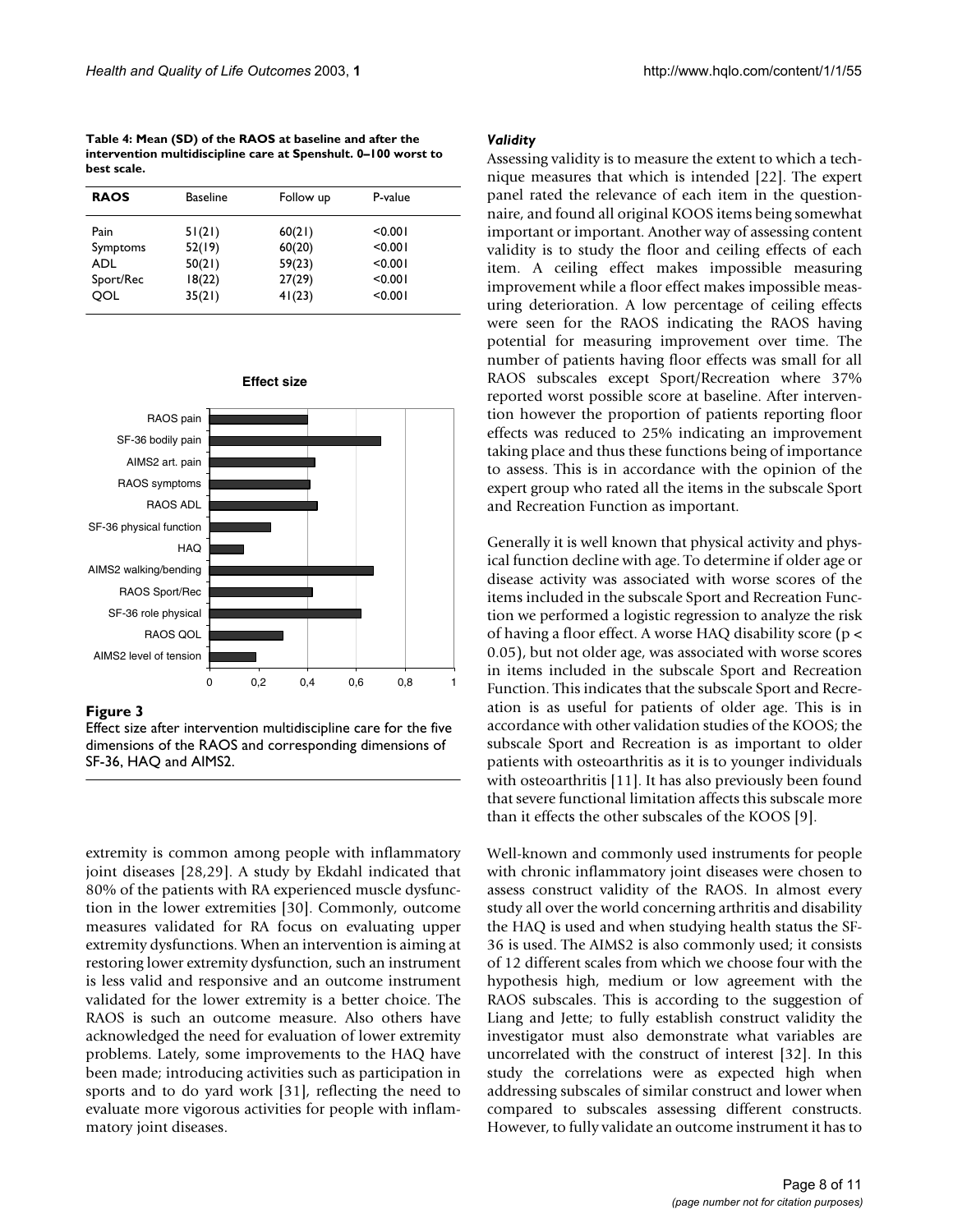perform as expected in different settings [14]. Further studies are needed to enlighten this question.

# *Reliability*

Reliability is a measure of the consistency with which a technique yields the same results on repeated administration [14]. Test-retest was determined with a range of 1 – 15 days. The opinions regarding the appropriate interval vary from an hour to a year depending on the task, but a test-retest interval of two to 14 days is common for this type of questionnaire [14]. In our study one administration of the test-retest was given at home and the other one was given at the hospital. The difference in administration modes used may affect the reliability, but if so probably to the worse.

The test-retest reliability was high enough (ICC >0.85) to allow comparisons over time on an individual level for all subscales but Sport and Recreation (ICC 0.76) [24,25]. When studied in patients with knee injury, the Sport and Recreation Function subscale was more reliable (ICC 0.85) than in the present study, however compared to the other KOOS subscales it was less reliable [9]. Possibly a greater variability is to be expected when assessing more difficult physical function compared to activities of daily living and pain. In the revised and expanded version of the AIMS2 the test-retest reliability (ICC) for all 12 subscales ranged from 0.78 to 0.94, with a high correlation for the subscale Walking and Bending (ICC 0.92) [20].

To test for factors affecting the variability of the Sport and Recreation Function we checked for the impact of disease disability (HAQ score above median), older age, gender and disease duration. None of these factors were associated with increased variability of the subscale Sport and Recreation. However, it is well known that scales with more items have better reliability [14]. When comparing the Bland-Altman plots of the five RAOS subscales it is clearly seen that the fewer items of the subscale the worse test-retest reliability. To improve the reliability of the Sport and Recreation subscale, possibly items should be added. This strategy would however increase the length of the questionnaire. It should be determined if the reliability of the Sport and Recreation Function subscale could be improved to allow also comparisons on an individual level.

If the inventory of a questionnaire is relatively homogeneous and unambiguous, then the inter-item correlation will be high. The inter-item correlations of the five RAOS subscales were high enough to indicate homogeneity. According to Streiner a too high alpha (>0.90) may indicate item redundancy [14], which could be the case of the RAOS subscale ADL. The RAOS subscale ADL is equivalent to the WOMAC subscale Function. Item redundancy for the WOMAC subscale Function has previously also been suggested by others [33].

# *Responsiveness*

A small to medium effect size is to be expected when studying interventions such as multidimensional care and different forms of arthritis [21,34]. The value of HAQ as a group outcome measure is well established, the usefulness of monitoring individual HAQ scores in a clinical setting has been questioned [35]. A study by van den Ende et al. concluded that the HAQ is not an appropriate instrument to detect changes in physical impairments due to shortterm exercise therapy [36], a finding confirmed by the current study. All the RAOS subscale scores improved significantly due to intervention and the RAOS effect sizes ranged from 0.30–0.44 indicating the RAOS being a valid measure for change over time. It is interesting to notice that the multidisciplinary care intervention improved not only difficulty with activities of daily living (as measured by the subscale ADL) but also improved more difficult physical functions (as measured by the subscale Sport and Recreation Function) to the same extent (as measured by similar effect sizes of the two subscales). By most other outcome measures this improvement would have remained undetected.

The multidisciplinary care given to the study subjects aimed at improving upper and lower extremity function, which could explain the generic SF-36 being more responsive than the RAOS with regard to the subscales Bodily Pain and Role Physical. Using multidisciplinary team care for validation of an instrument assessing only lower extremity function could be considered a limitation. It is thus of interest to note that the effect sizes of the RAOS were higher than for the HAQ, an instrument taking also other aspects into account and frequently used for assessment of multidisciplinary care in arthritis. The effect size of AIMS2 Arthritis Pain was of the same magnitude as the RAOS subscale Pain. The effect size of AIMS2 Walking and Bending was higher than of the corresponding subscales RAOS ADL and the SF-36 Physical Function. One possible explanation is the difference in response options in the questionnaires. The response alternatives in the AIMS2 are based on frequency of the difficulty and the SF-36 and the RAOS response alternatives concerns intensity of the difficulty. The subscale QOL was the least responsive of the RAOS instrument. As seen in studies on hip and knee replacement, this and similar subscales tends to need longer time to change than the 3–4 weeks in the present study [11,13].

### *Future application of the RAOS*

Self-administered questionnaires can be generic or disease-specific. The advantage of using generic questionnaires such as SF-36 is that comparisons can be made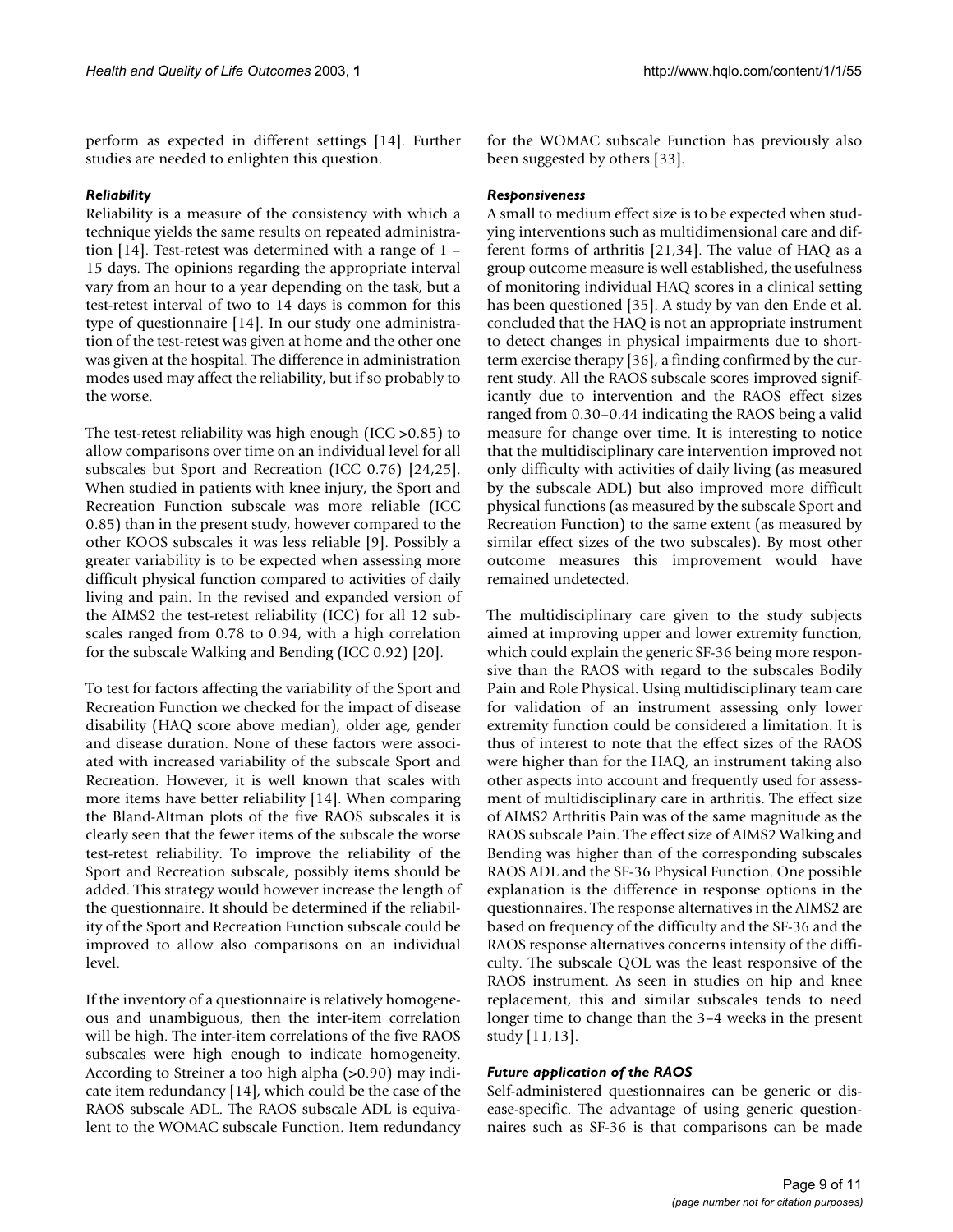across diagnoses, and thus be a tool for health care planners. However, adapting a disease-specific questionnaire for musculoskeletal problems due to different origins could make comparisons across these diagnoses possible. The RAOS is such an adapted questionnaire also available for patients whose problems origin from the knee, hip and foot [7,12,13]. The RAOS includes the WOMAC, which is a widely used self-administered questionnaire for patients with osteoarthritis (OA) of either the hip or knee joint [8] validated also for patients with RA [27]. Adding dimensions such as Sport and Recreation Function and leg-related Quality of Life to the WOMAC can give a more descriptive picture of a subject, or a fuller picture of the impact of an intervention. We suggest using the RAOS to describe and follow patients with arthritis, especially when undergoing interventions aiming at restoring lower extremity function.

# **Conclusion**

The present and previous studies indicate that it is possible to adapt already existing outcome measures to assess other groups of patients with musculoskeletal difficulties. The Rheumatoid and Arthritis Outcome Score (RAOS) is a reliable, valid and responsive outcome instrument for people with inflammatory joint diseases and lower extremity dysfunction undergoing a multidisciplinary care intervention. To fully establish the use of the RAOS questionnaire further studies are needed.

## **Authors' contributions**

AB, ER and IP designed the study. AB collected the data, analyzed the data and drafted the manuscript. All three authors read and approved of the final manuscript.

# **Acknowledgements**

Grants were obtained from the Research and Development Center of Spenshult, the Swedish Rheumatism Association, Lund University Medical Faculty and the Swedish Research Council.

### **References**

- 1. Benedek Thomas G: **History of the Rheumatic Diseases.** *Primer on the Rheumatic Diseases* 11th edition. Edited by: *John H Klippel*. *Atlanta, Georgia, Arthritis Foundation*; 1997.
- 2. Geborek P, Crnkic M, Petersson IF and Saxne T: **[Etanercept, inflix](http://www.ncbi.nlm.nih.gov/entrez/query.fcgi?cmd=Retrieve&db=PubMed&dopt=Abstract&list_uids=10.1136/ard.61.9.793)imab, and leflunomide in established rheumatoid arthritis: [clinical experience using a structured follow up programme](http://www.ncbi.nlm.nih.gov/entrez/query.fcgi?cmd=Retrieve&db=PubMed&dopt=Abstract&list_uids=10.1136/ard.61.9.793) [in southern Sweden](http://www.ncbi.nlm.nih.gov/entrez/query.fcgi?cmd=Retrieve&db=PubMed&dopt=Abstract&list_uids=10.1136/ard.61.9.793)[.](http://www.ncbi.nlm.nih.gov/entrez/query.fcgi?cmd=Retrieve&db=PubMed&dopt=Abstract&list_uids=12176803)** *Ann Rheum Dis* 2002, **61:**793-798.
- 3. Jones G, Halbert J, Crotty M, Shanahan EM, Batterham M and Ahern M: **[The effect of treatment on radiological progression in](http://www.ncbi.nlm.nih.gov/entrez/query.fcgi?cmd=Retrieve&db=PubMed&dopt=Abstract&list_uids=10.1093/rheumatology/keg036) [rheumatoid arthritis: a systematic review of randomized](http://www.ncbi.nlm.nih.gov/entrez/query.fcgi?cmd=Retrieve&db=PubMed&dopt=Abstract&list_uids=10.1093/rheumatology/keg036) [placebo-controlled trials](http://www.ncbi.nlm.nih.gov/entrez/query.fcgi?cmd=Retrieve&db=PubMed&dopt=Abstract&list_uids=10.1093/rheumatology/keg036)[.](http://www.ncbi.nlm.nih.gov/entrez/query.fcgi?cmd=Retrieve&db=PubMed&dopt=Abstract&list_uids=12509606)** *Rheumatology (Oxford)* 2003, **42:**6-13.
- 4. Pincus T, Ferraccioli G, Sokka T, Larsen A, Rau R, Kushner I and Wolfe F: **[Evidence from clinical trials and long-term observa](http://www.ncbi.nlm.nih.gov/entrez/query.fcgi?cmd=Retrieve&db=PubMed&dopt=Abstract&list_uids=10.1093/rheumatology/41.12.1346)[tional studies that disease-modifying anti-rheumatic drugs](http://www.ncbi.nlm.nih.gov/entrez/query.fcgi?cmd=Retrieve&db=PubMed&dopt=Abstract&list_uids=10.1093/rheumatology/41.12.1346) slow radiographic progression in rheumatoid arthritis: [updating a 1983 review](http://www.ncbi.nlm.nih.gov/entrez/query.fcgi?cmd=Retrieve&db=PubMed&dopt=Abstract&list_uids=10.1093/rheumatology/41.12.1346)[.](http://www.ncbi.nlm.nih.gov/entrez/query.fcgi?cmd=Retrieve&db=PubMed&dopt=Abstract&list_uids=12468813)** *Rheumatology (Oxford)* 2002, **41:**1346-1356.
- 5. Guillemin F: **[Functional disability and quality-of-life assess](http://www.ncbi.nlm.nih.gov/entrez/query.fcgi?cmd=Retrieve&db=PubMed&dopt=Abstract&list_uids=11001375)[ment in clinical practice.](http://www.ncbi.nlm.nih.gov/entrez/query.fcgi?cmd=Retrieve&db=PubMed&dopt=Abstract&list_uids=11001375)** *Rheumatology (Oxford)* 2000, **39 Suppl 1:**17-23.
- 6. Liang MH: **[Longitudinal construct validity: establishment of](http://www.ncbi.nlm.nih.gov/entrez/query.fcgi?cmd=Retrieve&db=PubMed&dopt=Abstract&list_uids=10.1097/00005650-200009002-00013) [clinical meaning in patient evaluative instruments](http://www.ncbi.nlm.nih.gov/entrez/query.fcgi?cmd=Retrieve&db=PubMed&dopt=Abstract&list_uids=10.1097/00005650-200009002-00013)[.](http://www.ncbi.nlm.nih.gov/entrez/query.fcgi?cmd=Retrieve&db=PubMed&dopt=Abstract&list_uids=10982093)** *Med Care* 2000, **38:**II84-90.
- 7. Roos EM, Roos HP, Lohmander LS, Ekdahl C and Beynnon BD: **[Knee](http://www.ncbi.nlm.nih.gov/entrez/query.fcgi?cmd=Retrieve&db=PubMed&dopt=Abstract&list_uids=9699158) [Injury and Osteoarthritis Outcome Score \(KOOS\)--develop](http://www.ncbi.nlm.nih.gov/entrez/query.fcgi?cmd=Retrieve&db=PubMed&dopt=Abstract&list_uids=9699158)[ment of a self-administered outcome measure.](http://www.ncbi.nlm.nih.gov/entrez/query.fcgi?cmd=Retrieve&db=PubMed&dopt=Abstract&list_uids=9699158)** *J Orthop Sports Phys Ther* 1998, **28:**88-96.
- 8. Bellamy N, Buchanan WW, Goldsmith CH, Campbell J and Stitt LW: **[Validation study of WOMAC: a health status instrument for](http://www.ncbi.nlm.nih.gov/entrez/query.fcgi?cmd=Retrieve&db=PubMed&dopt=Abstract&list_uids=3068365) measuring clinically important patient relevant outcomes to antirheumatic drug therapy in patients with osteoarthritis of [the hip or knee.](http://www.ncbi.nlm.nih.gov/entrez/query.fcgi?cmd=Retrieve&db=PubMed&dopt=Abstract&list_uids=3068365)** *J Rheumatol* 1988, **15:**1833-1840.
- 9. Roos EM, Roos HP, Ekdahl C and Lohmander LS: **[Knee injury and](http://www.ncbi.nlm.nih.gov/entrez/query.fcgi?cmd=Retrieve&db=PubMed&dopt=Abstract&list_uids=9863983) [Osteoarthritis Outcome Score \(KOOS\)--validation of a](http://www.ncbi.nlm.nih.gov/entrez/query.fcgi?cmd=Retrieve&db=PubMed&dopt=Abstract&list_uids=9863983) [Swedish version.](http://www.ncbi.nlm.nih.gov/entrez/query.fcgi?cmd=Retrieve&db=PubMed&dopt=Abstract&list_uids=9863983)** *Scand J Med Sci Sports* 1998, **8:**439-448.
- 10. Roos EM, Roos HP and Lohmander LS: **[WOMAC Osteoarthritis](http://www.ncbi.nlm.nih.gov/entrez/query.fcgi?cmd=Retrieve&db=PubMed&dopt=Abstract&list_uids=10.1053/joca.1998.0153) [Index--additional dimensions for use in subjects with post](http://www.ncbi.nlm.nih.gov/entrez/query.fcgi?cmd=Retrieve&db=PubMed&dopt=Abstract&list_uids=10.1053/joca.1998.0153)traumatic osteoarthritis of the knee. Western Ontario and [MacMaster Universities](http://www.ncbi.nlm.nih.gov/entrez/query.fcgi?cmd=Retrieve&db=PubMed&dopt=Abstract&list_uids=10.1053/joca.1998.0153)[.](http://www.ncbi.nlm.nih.gov/entrez/query.fcgi?cmd=Retrieve&db=PubMed&dopt=Abstract&list_uids=10222220)** *Osteoarthritis Cartilage* 1999, **7:**216-221.
- 11. Roos EM and Toksvig-Larsen S: **[Knee injury and Osteoarthritis](http://www.ncbi.nlm.nih.gov/entrez/query.fcgi?cmd=Retrieve&db=PubMed&dopt=Abstract&list_uids=161802) [Outcome Score \(KOOS\) - validation and comparison to the](http://www.ncbi.nlm.nih.gov/entrez/query.fcgi?cmd=Retrieve&db=PubMed&dopt=Abstract&list_uids=161802) [WOMAC in total knee replacement](http://www.ncbi.nlm.nih.gov/entrez/query.fcgi?cmd=Retrieve&db=PubMed&dopt=Abstract&list_uids=161802)[.](http://www.ncbi.nlm.nih.gov/entrez/query.fcgi?cmd=Retrieve&db=PubMed&dopt=Abstract&list_uids=10.1186/1477-7525-1-17)** *Health Qual Life Outcomes* 2003, **1:**17.
- 12. Roos EM, Brandsson S and Karlsson J: **[Validation of the foot and](http://www.ncbi.nlm.nih.gov/entrez/query.fcgi?cmd=Retrieve&db=PubMed&dopt=Abstract&list_uids=11642530) [ankle outcome score for ankle ligament reconstruction.](http://www.ncbi.nlm.nih.gov/entrez/query.fcgi?cmd=Retrieve&db=PubMed&dopt=Abstract&list_uids=11642530)** *Foot Ankle Int* 2001, **22:**788-794.
- 13. Nilsdotter AK, Lohmander LS, Klassbo M and Roos EM: **[Hip disabil](http://www.ncbi.nlm.nih.gov/entrez/query.fcgi?cmd=Retrieve&db=PubMed&dopt=Abstract&list_uids=161815)[ity and osteoarthritis outcome score \(HOOS\)--validity and](http://www.ncbi.nlm.nih.gov/entrez/query.fcgi?cmd=Retrieve&db=PubMed&dopt=Abstract&list_uids=161815) [responsiveness in total hip replacement](http://www.ncbi.nlm.nih.gov/entrez/query.fcgi?cmd=Retrieve&db=PubMed&dopt=Abstract&list_uids=161815)[.](http://www.ncbi.nlm.nih.gov/entrez/query.fcgi?cmd=Retrieve&db=PubMed&dopt=Abstract&list_uids=10.1186/1471-2474-4-10)** *BMC Musculoskelet Disord* 2003, **4:**10.
- 14. Streiner DL Norman GR: **Health Measurement Scales. A practical guide to their development and use.** *New York, Oxford University Press*; 1995.
- 15. Arnett FC, Edworthy SM, Bloch DA, McShane DJ, Fries JF, Cooper NS, Healey LA, Kaplan SR, Liang MH, Luthra HS, Medsger TA, Mitchell DM, Neustadt DH, Pinals RS, Schaller JG, Sharp JT, Wilder RL and Hunder GG: **[The American Rheumatism Association 1987](http://www.ncbi.nlm.nih.gov/entrez/query.fcgi?cmd=Retrieve&db=PubMed&dopt=Abstract&list_uids=3358796) [revised criteria for the classification of rheumatoid arthritis.](http://www.ncbi.nlm.nih.gov/entrez/query.fcgi?cmd=Retrieve&db=PubMed&dopt=Abstract&list_uids=3358796)** *Arthritis Rheum* 1988, **31:**315-324.
- 16. Ware J. E., Jr. and Sherbourne CD: **[The MOS 36-item short-form](http://www.ncbi.nlm.nih.gov/entrez/query.fcgi?cmd=Retrieve&db=PubMed&dopt=Abstract&list_uids=1593914) [health survey \(SF-36\). I. Conceptual framework and item](http://www.ncbi.nlm.nih.gov/entrez/query.fcgi?cmd=Retrieve&db=PubMed&dopt=Abstract&list_uids=1593914) [selection.](http://www.ncbi.nlm.nih.gov/entrez/query.fcgi?cmd=Retrieve&db=PubMed&dopt=Abstract&list_uids=1593914)** *Med Care* 1992, **30:**473-483.
- 17. Sullivan M Karlsson |: Hälsoenkät: Svensk Manual och Tolkn**ingsguide (Swedish Manual and Interpertation Guide).** *Gothenburg, Health Care Unit, Sahlgrenska Hospital, Sweden*; 1994.
- 18. Fries JF, Spitz P, Kraines RG and Holman HR: **[Measurement of](http://www.ncbi.nlm.nih.gov/entrez/query.fcgi?cmd=Retrieve&db=PubMed&dopt=Abstract&list_uids=7362664) [patient outcome in arthritis.](http://www.ncbi.nlm.nih.gov/entrez/query.fcgi?cmd=Retrieve&db=PubMed&dopt=Abstract&list_uids=7362664)** *Arthritis Rheum* 1980, **23:**137-145.
- 19. Ekdahl C, Eberhardt K, Andersson SI and Svensson B: **[Assessing dis](http://www.ncbi.nlm.nih.gov/entrez/query.fcgi?cmd=Retrieve&db=PubMed&dopt=Abstract&list_uids=3187457)ability in patients with rheumatoid arthritis. Use of a Swed[ish version of the Stanford Health Assessment](http://www.ncbi.nlm.nih.gov/entrez/query.fcgi?cmd=Retrieve&db=PubMed&dopt=Abstract&list_uids=3187457) [Questionnaire.](http://www.ncbi.nlm.nih.gov/entrez/query.fcgi?cmd=Retrieve&db=PubMed&dopt=Abstract&list_uids=3187457)** *Scand J Rheumatol* 1988, **17:**263-271.
- 20. Meenan RF, Mason JH, Anderson JJ, Guccione AA and Kazis LE: **[AIMS2. The content and properties of a revised and](http://www.ncbi.nlm.nih.gov/entrez/query.fcgi?cmd=Retrieve&db=PubMed&dopt=Abstract&list_uids=1731806) expanded Arthritis Impact Measurement Scales Health Sta[tus Questionnaire.](http://www.ncbi.nlm.nih.gov/entrez/query.fcgi?cmd=Retrieve&db=PubMed&dopt=Abstract&list_uids=1731806)** *Arthritis Rheum* 1992, **35:**1-10.
- 21. Archenholtz B and Bjelle A: **[Reliability, validity, and sensitivity of](http://www.ncbi.nlm.nih.gov/entrez/query.fcgi?cmd=Retrieve&db=PubMed&dopt=Abstract&list_uids=9228139) [a Swedish version of the revised and expanded Arthritis](http://www.ncbi.nlm.nih.gov/entrez/query.fcgi?cmd=Retrieve&db=PubMed&dopt=Abstract&list_uids=9228139) [Impact Measurement Scales \(AIMS2\).](http://www.ncbi.nlm.nih.gov/entrez/query.fcgi?cmd=Retrieve&db=PubMed&dopt=Abstract&list_uids=9228139)** *J Rheumatol* 1997, **24:**1370-1377.
- 22. Bellamy N: **Musculosceletal Clinical Metrology.** *Dordrecht, Kluwer Academic Publishers Group*; 1993.
- 23. McDowell I Newell C: **measuring health: A guide to rating scales and questionnaires.** *New York, Oxford University Press*; 1987:27 -231.
- 24. Weiner E Stewart B: **Assessing individuals: Psycologic and educational tests and measurements.** *Boston, Little Brown*; 1984.
- 25. Rosner B: **Fundamentals of Biostatitistcs.** *Belmont, CA, Duxbury Press*; 1995.
- 26. Bland JM and Altman DG: **[Statistical methods for assessing](http://www.ncbi.nlm.nih.gov/entrez/query.fcgi?cmd=Retrieve&db=PubMed&dopt=Abstract&list_uids=2868172) [agreement between two methods of clinical measurement.](http://www.ncbi.nlm.nih.gov/entrez/query.fcgi?cmd=Retrieve&db=PubMed&dopt=Abstract&list_uids=2868172)** *Lancet* 1986, **1:**307-310.
- 27. Wolfe F and Kong SX: **[Rasch analysis of the Western Ontario](http://www.ncbi.nlm.nih.gov/entrez/query.fcgi?cmd=Retrieve&db=PubMed&dopt=Abstract&list_uids=10460190) [MacMaster questionnaire \(WOMAC\) in 2205 patients with](http://www.ncbi.nlm.nih.gov/entrez/query.fcgi?cmd=Retrieve&db=PubMed&dopt=Abstract&list_uids=10460190) [osteoarthritis, rheumatoid arthritis, and fibromyalgia.](http://www.ncbi.nlm.nih.gov/entrez/query.fcgi?cmd=Retrieve&db=PubMed&dopt=Abstract&list_uids=10460190)** *Ann Rheum Dis* 1999, **58:**563-568.